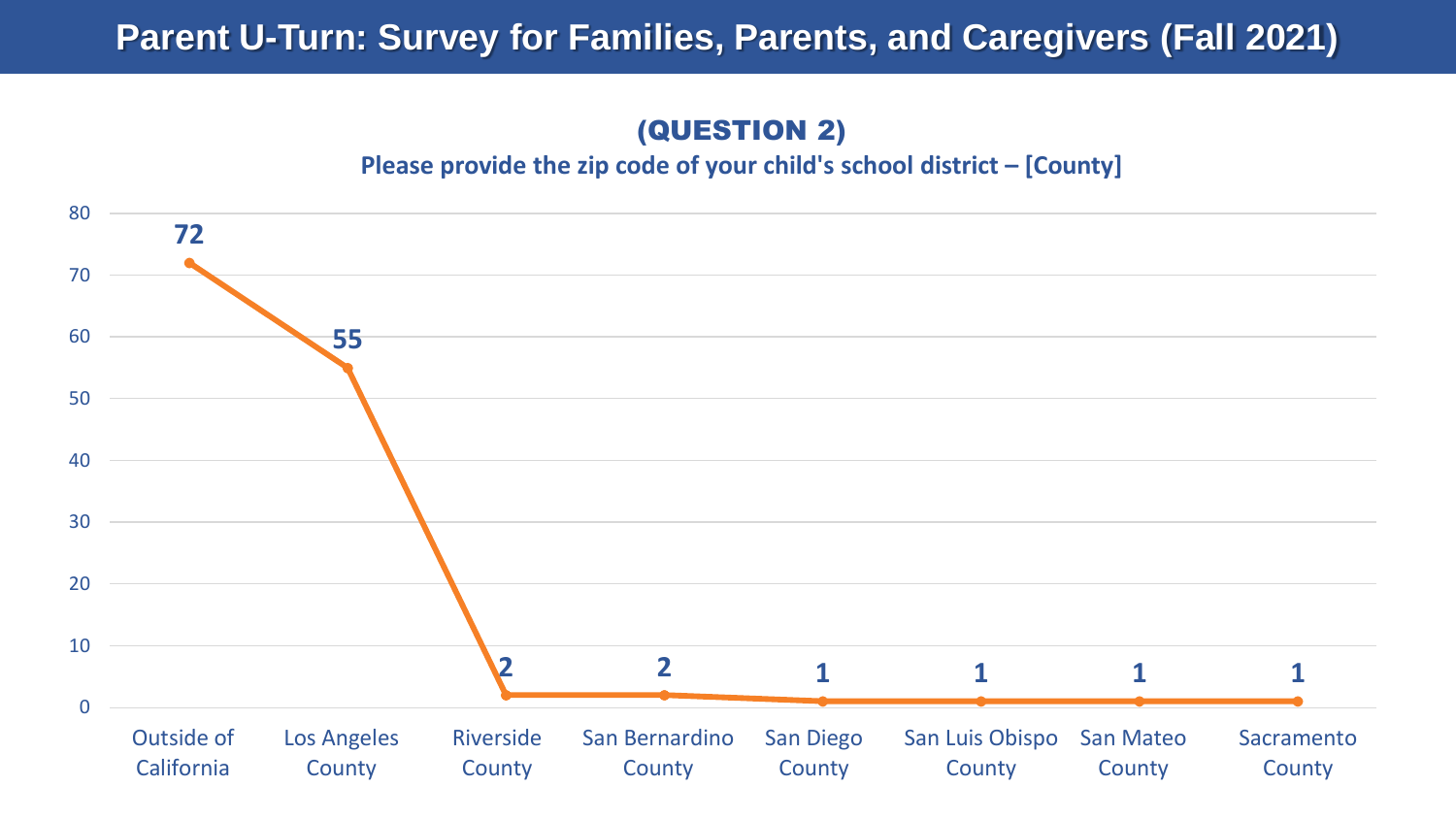#### (QUESTION 3)

**How would you like your child's school to communicate with you?**

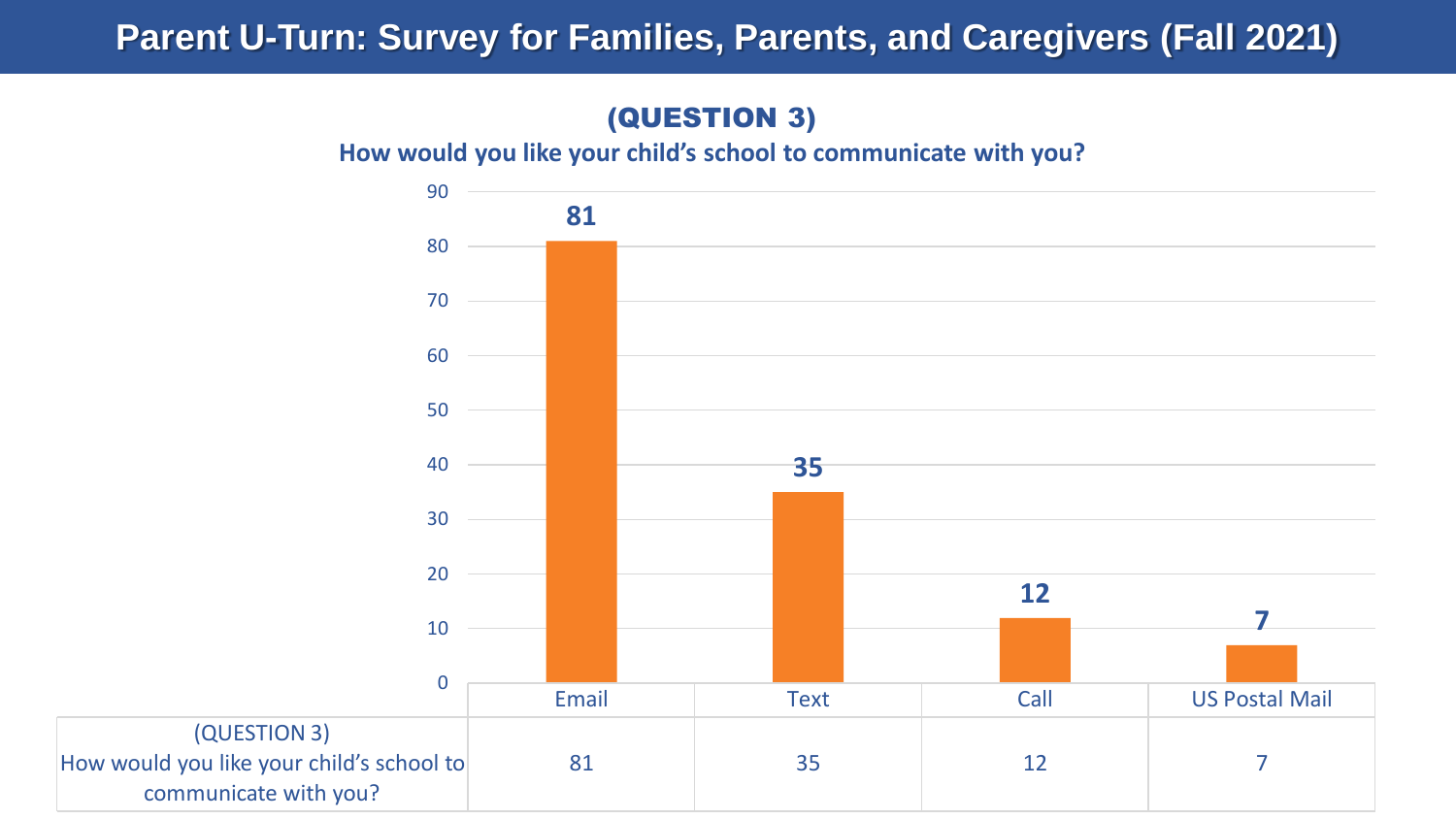### (QUESTION 4)

#### **What conditions are non-negotiable upon your child's return to school in the fall? (check all that apply)**

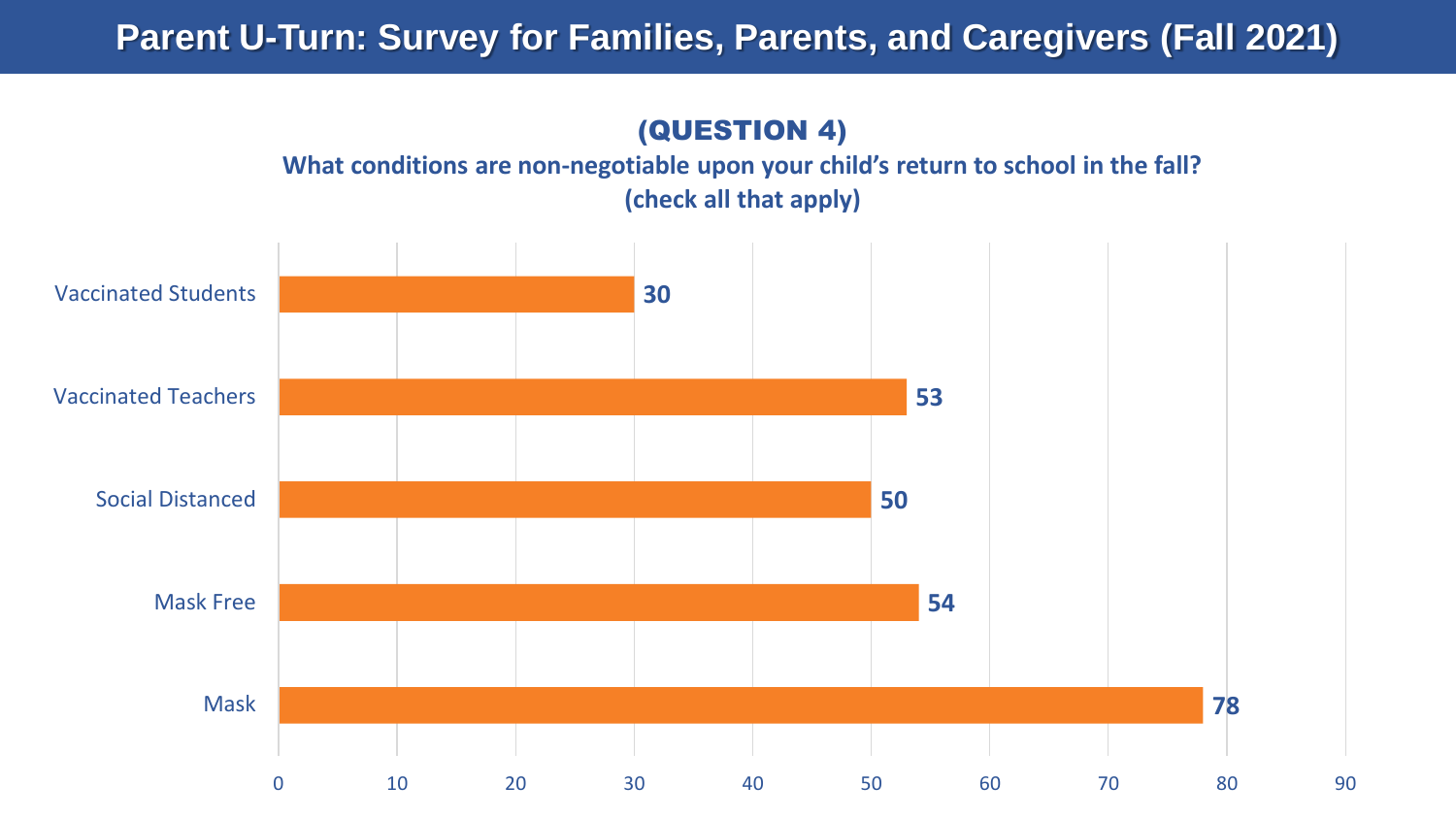#### (QUESTION 5)

**During distance learning in the spring, what was the quality of education that your child received?**

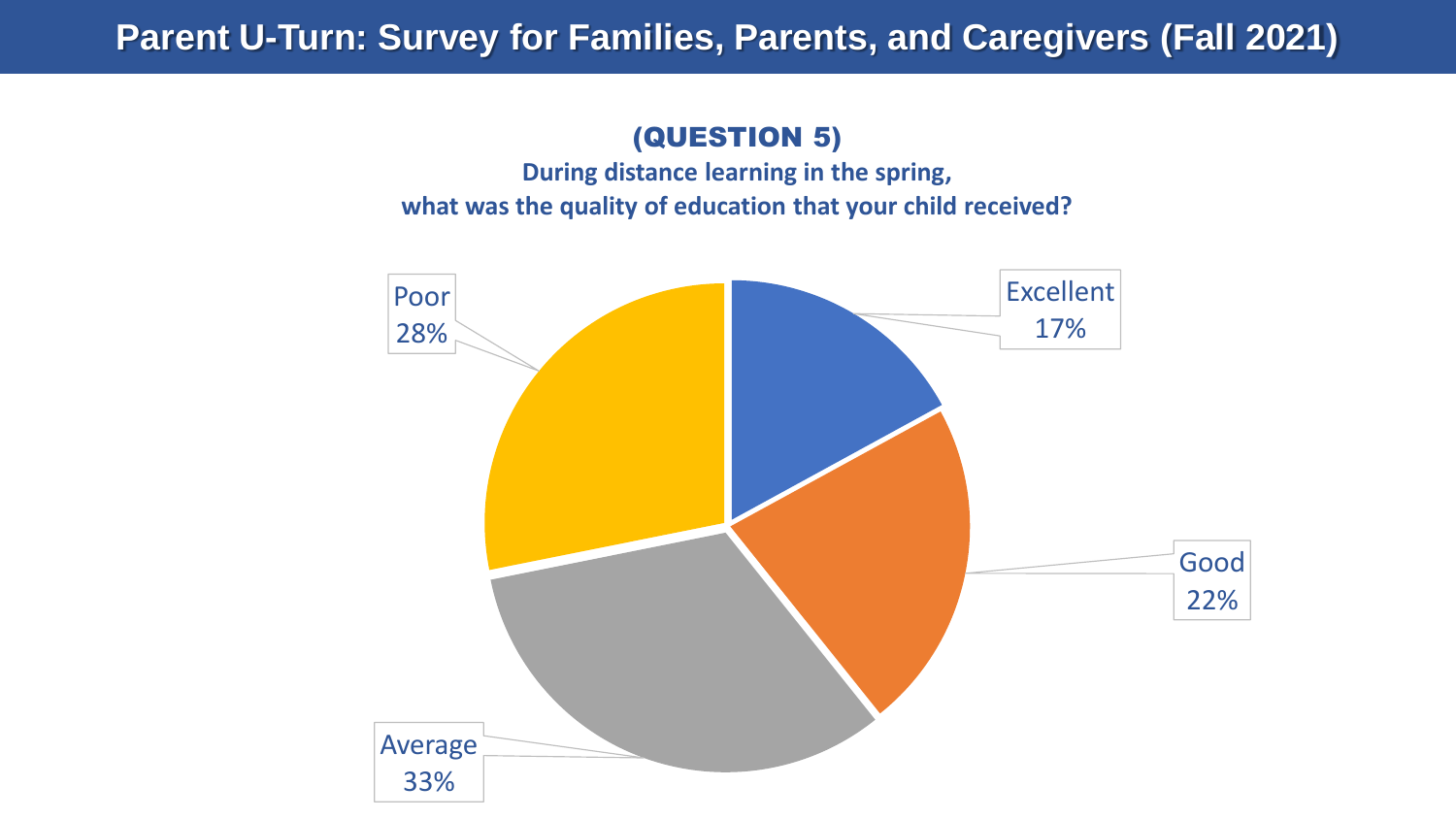### (QUESTION 6)

What intervention programs would you like to see in the fall? (check all that apply. If none apply, do not answer)

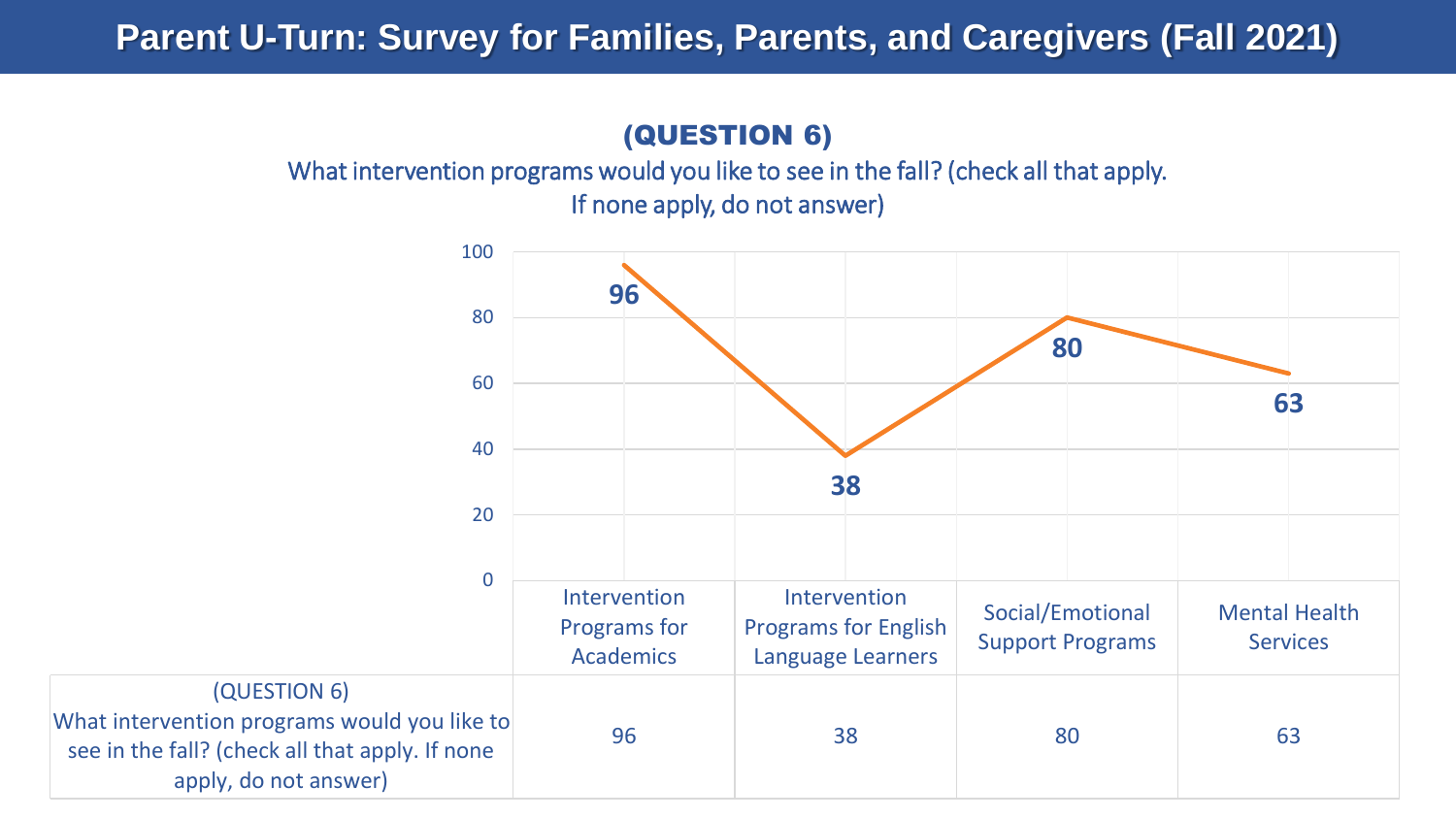### (QUESTION 7)

**What went poorly with instruction in the spring that you would like to see improved in the fall? (check all that apply. If none apply, do not answer question).**

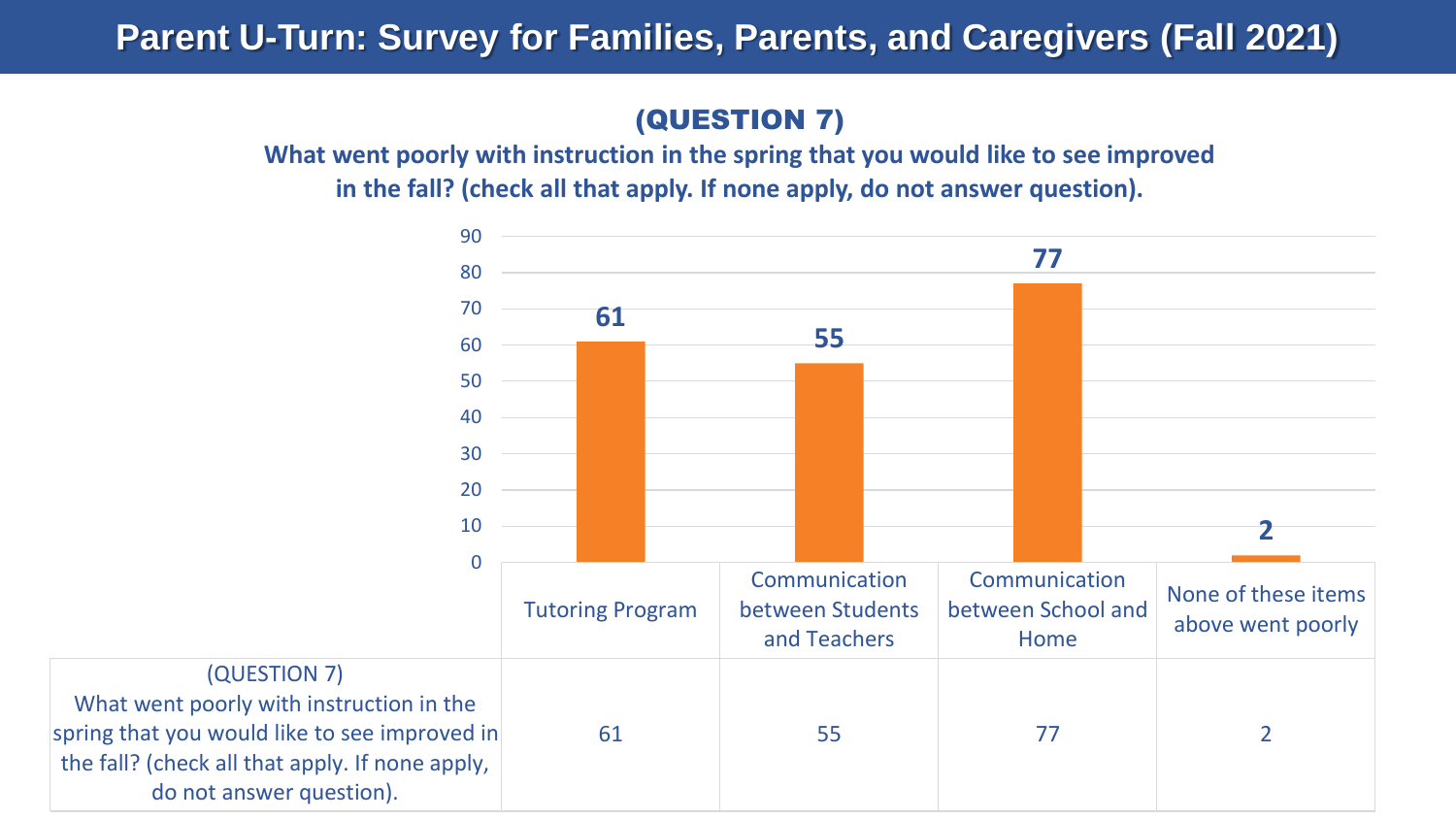#### (QUESTION 8)

#### **How confident are you that your child made sufficient academic progress this fall?**

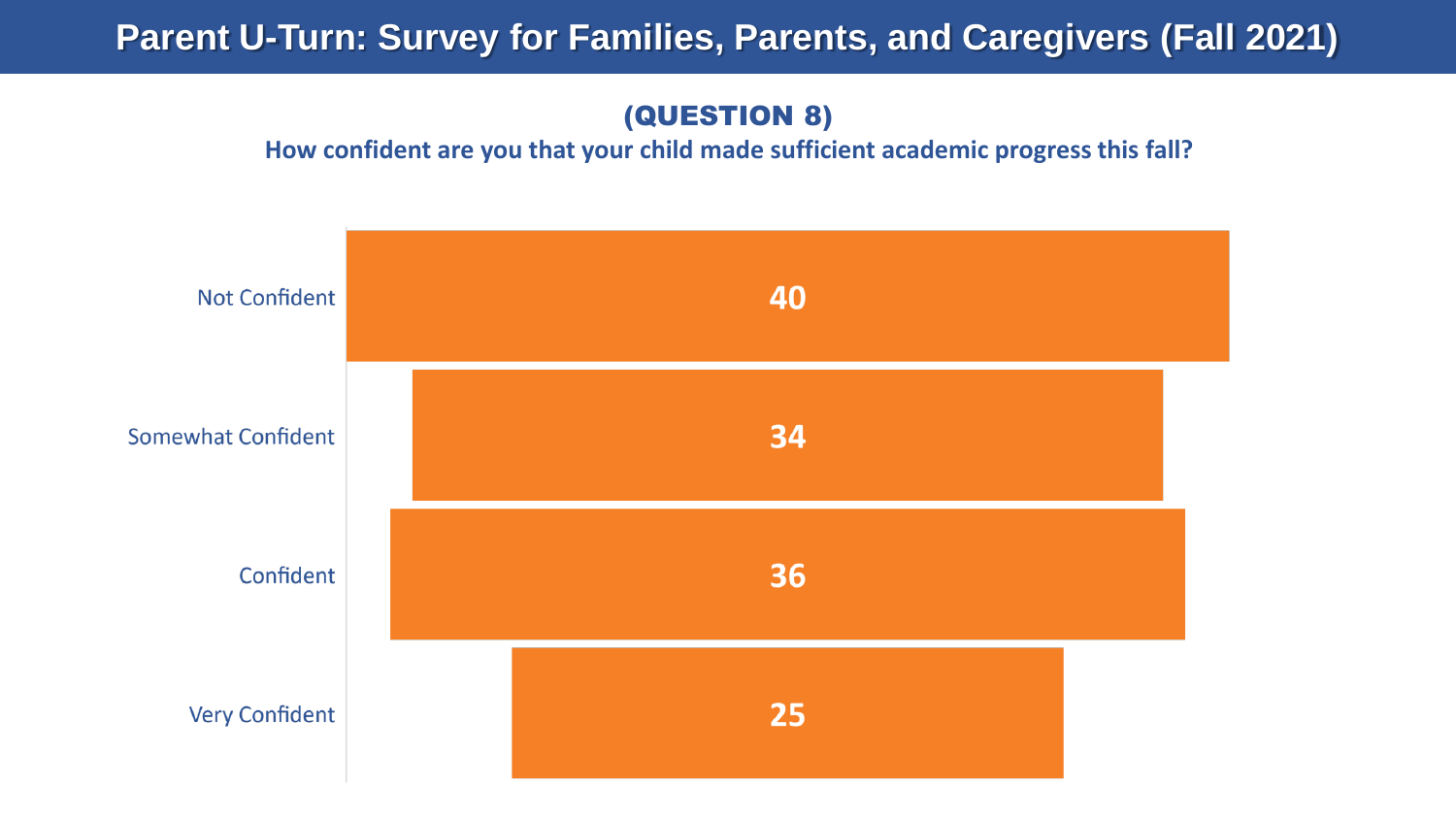### (QUESTION 9)

**How much extra academic support will your child need upon** 

**returning to school in the fall?**

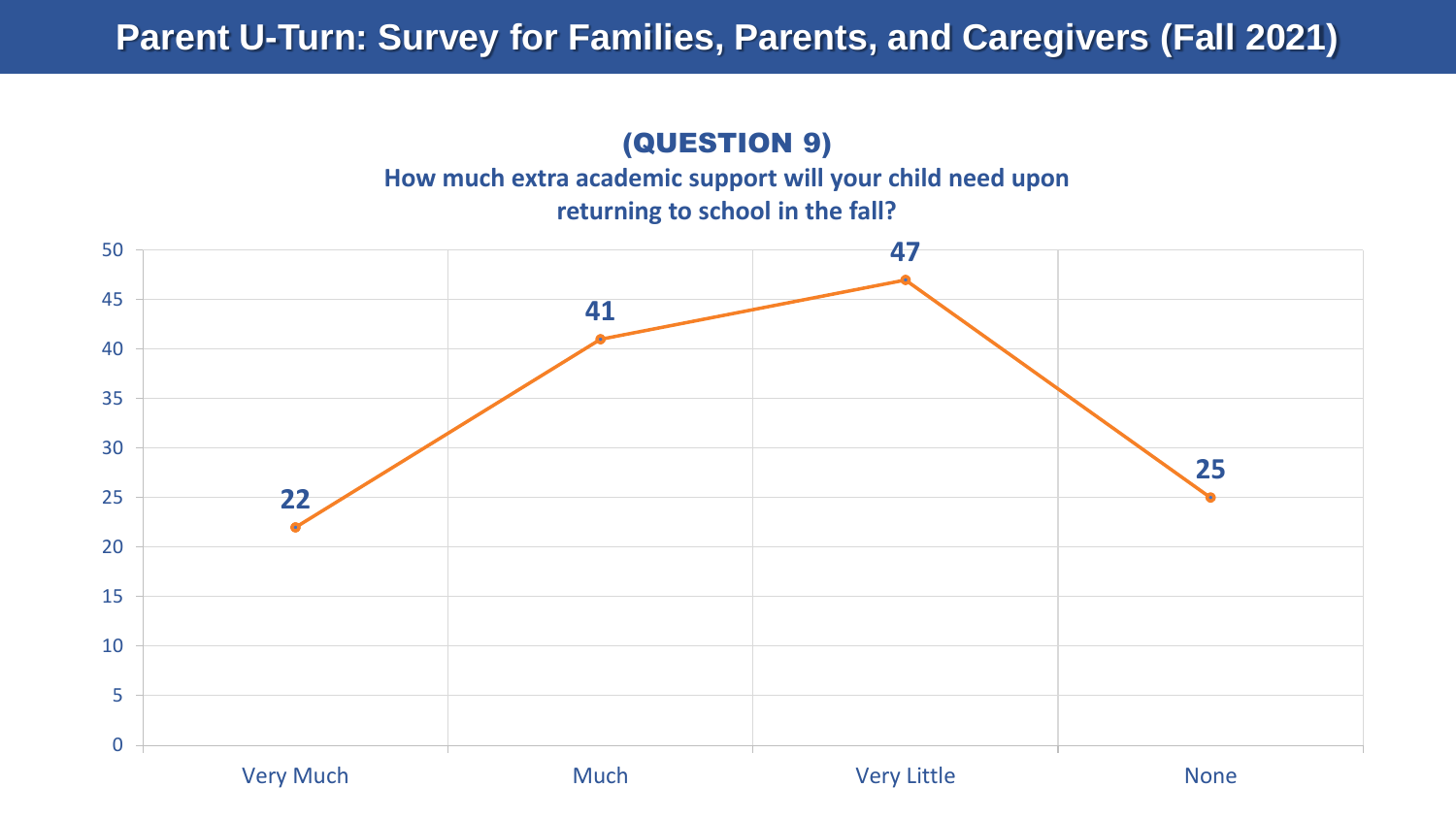